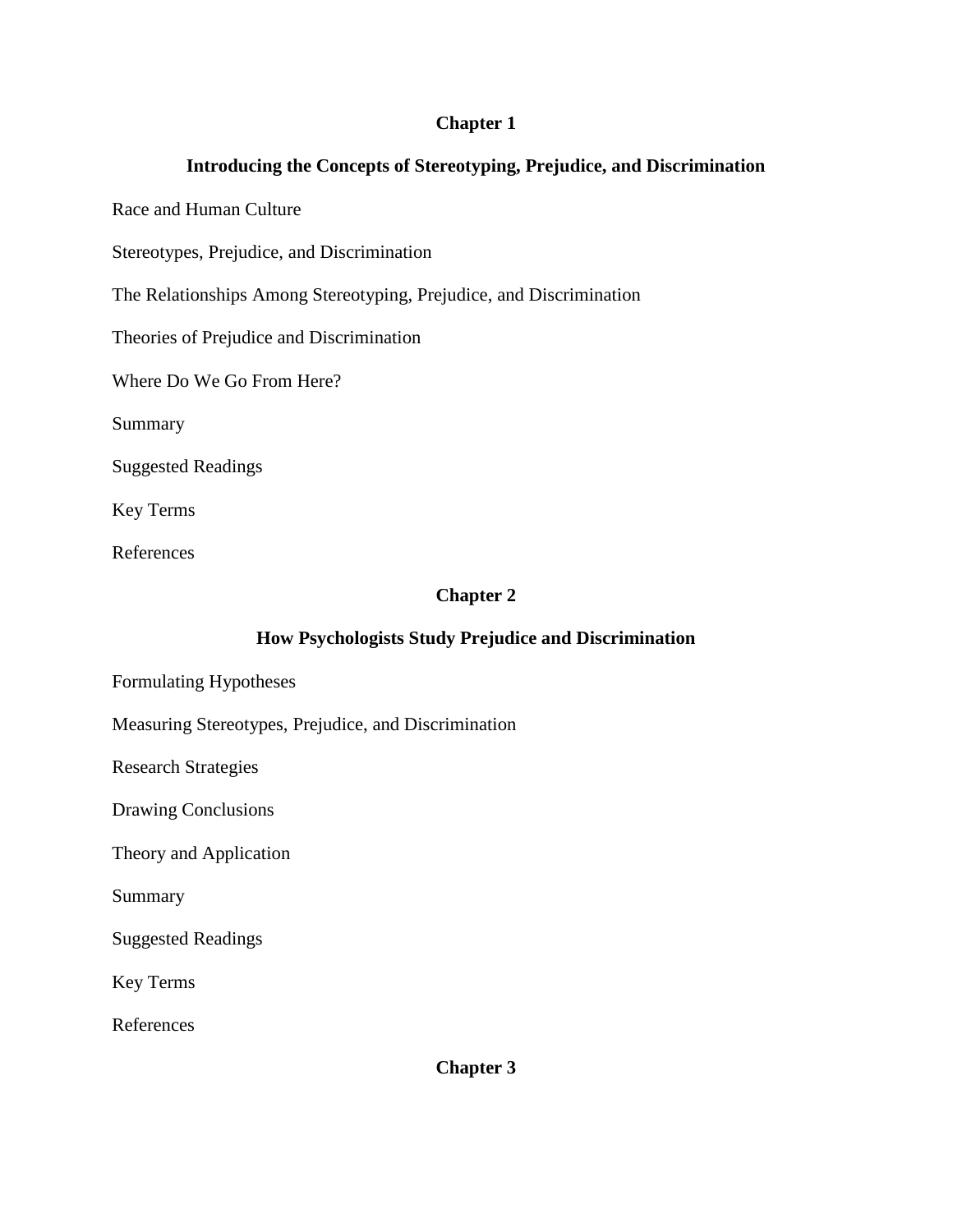# **Social Categorization and Stereotypes**

Social Categorization Consequences of Categorization Origins of Stereotypes Transmission of Stereotypic Beliefs Stereotype Accuracy Summary Suggested Readings Key Terms References

### **Chapter 4**

## **Stereotype Activation and Application**

Stereotype Activation

Stereotype Application

Consequences of Stereotype Use

Stereotype Maintenance and Change

Summary

Suggested Readings

Key Terms

References

#### **Chapter 5**

# **Old-Fashioned and Contemporary Forms of Prejudice**

The Transformation of Prejudice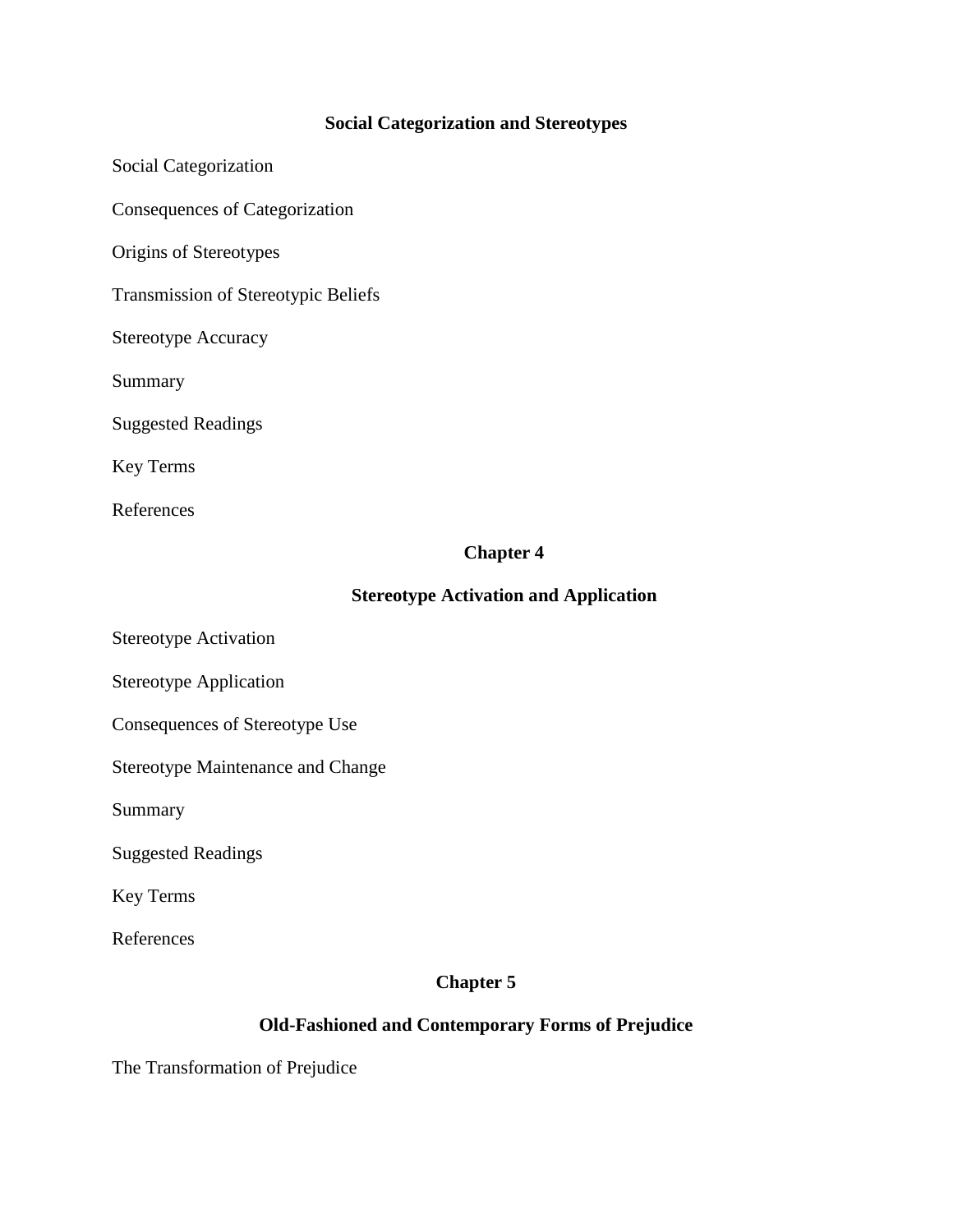Implicit Prejudice

Modern-symbolic Prejudice

Aversive Prejudice

Ambivalent Prejudice

Unprejudiced People

Putting the Theories Together

Chapter Summary

Suggested Readings

Key Terms

References

## **Chapter 6**

### **Individual Differences and Prejudice**

Personal Values

Social Ideologies

Emotions

Summary

Suggested Readings

Key Terms

References

### **Chapter 7**

# **The Development of Prejudice in Children**

Patterns of Prejudice Development

Processes of Prejudice Development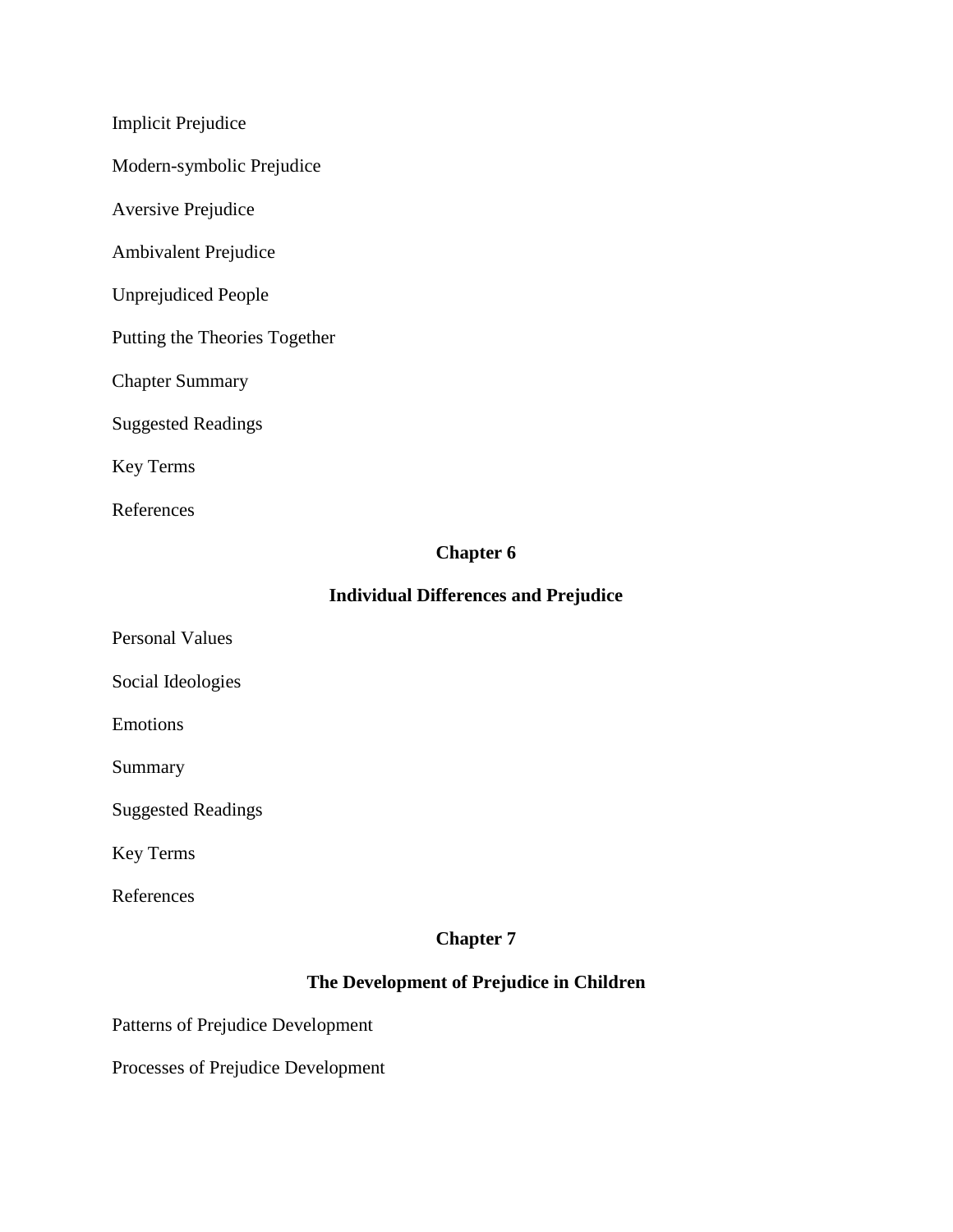Reducing Children's Prejudice

Summary

Suggested Readings

Key Terms

References

### **Chapter 8**

# **The Social Context of Prejudice**

Social Identity Theory

Relative Deprivation Theory

Realistic Conflict Theory

Integrated Threat Theory

Hate Group Membership

Summary

Suggested Readings

Key Terms

References

### **Chapter 9**

## **From Prejudice to Discrimination**

What Is Discrimination?

Interpersonal Discrimination

Discrimination in the Workplace

Hate Crimes

Summary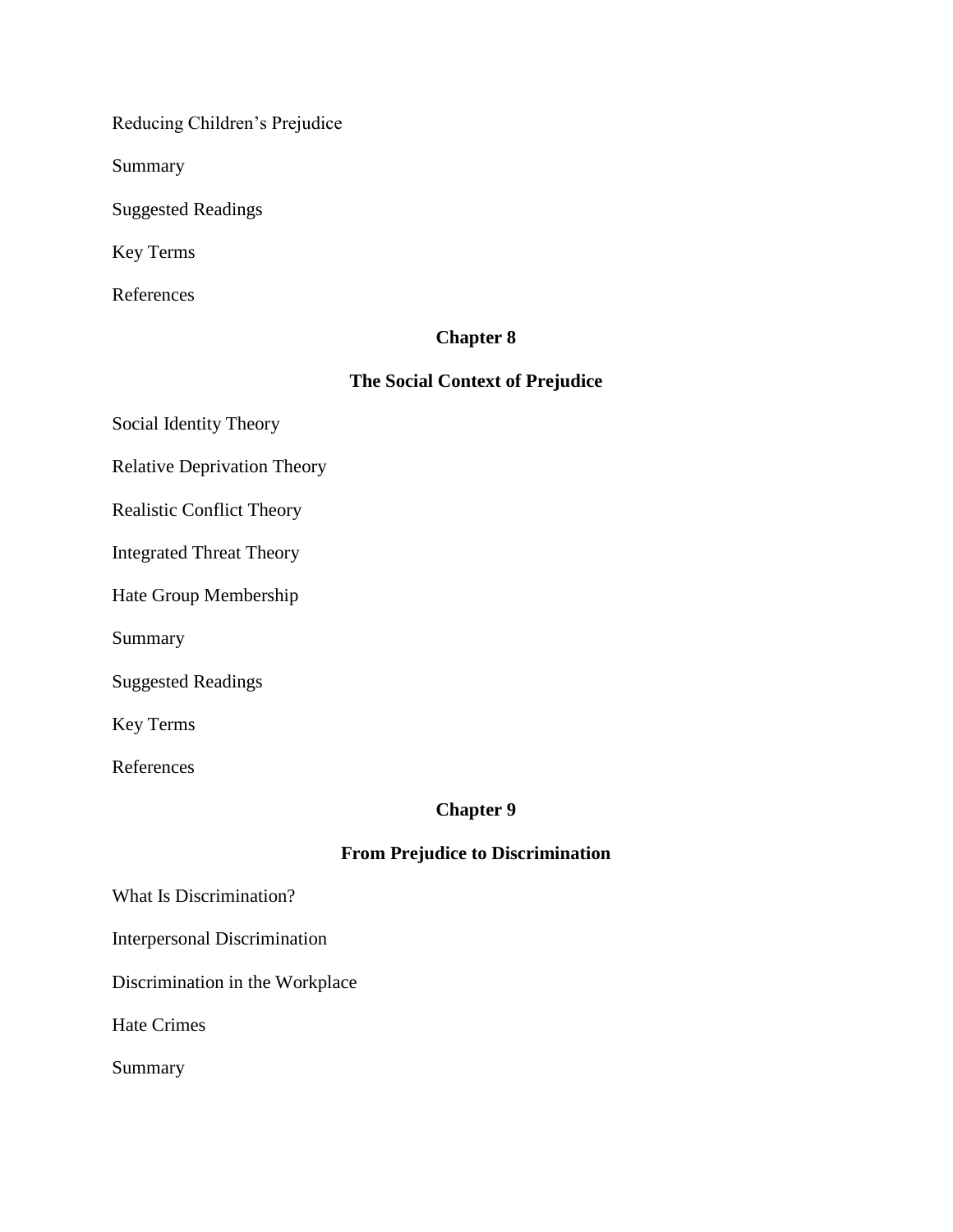Suggested Readings

Key Terms

References

# **Chapter 10**

#### **The Experience of Discrimination**

Social Stigma

Consequences of Prejudice for Members of Stigmatized Groups

Responses to Prejudice and Discrimination

Coping with Discrimination

Summary

Suggested Readings

Key Terms

References

#### **Chapter 11**

#### **Gender, Gender Identity, and Sexual Orientation**

The Gender Belief System and Gender-related Terminology

Gender-Associated Stereotypes, Prejudice, and Discrimination

Prejudice against People who are Transgender

Heterosexism and Sexual Prejudice

Summary

Suggested Readings

Key Terms

References